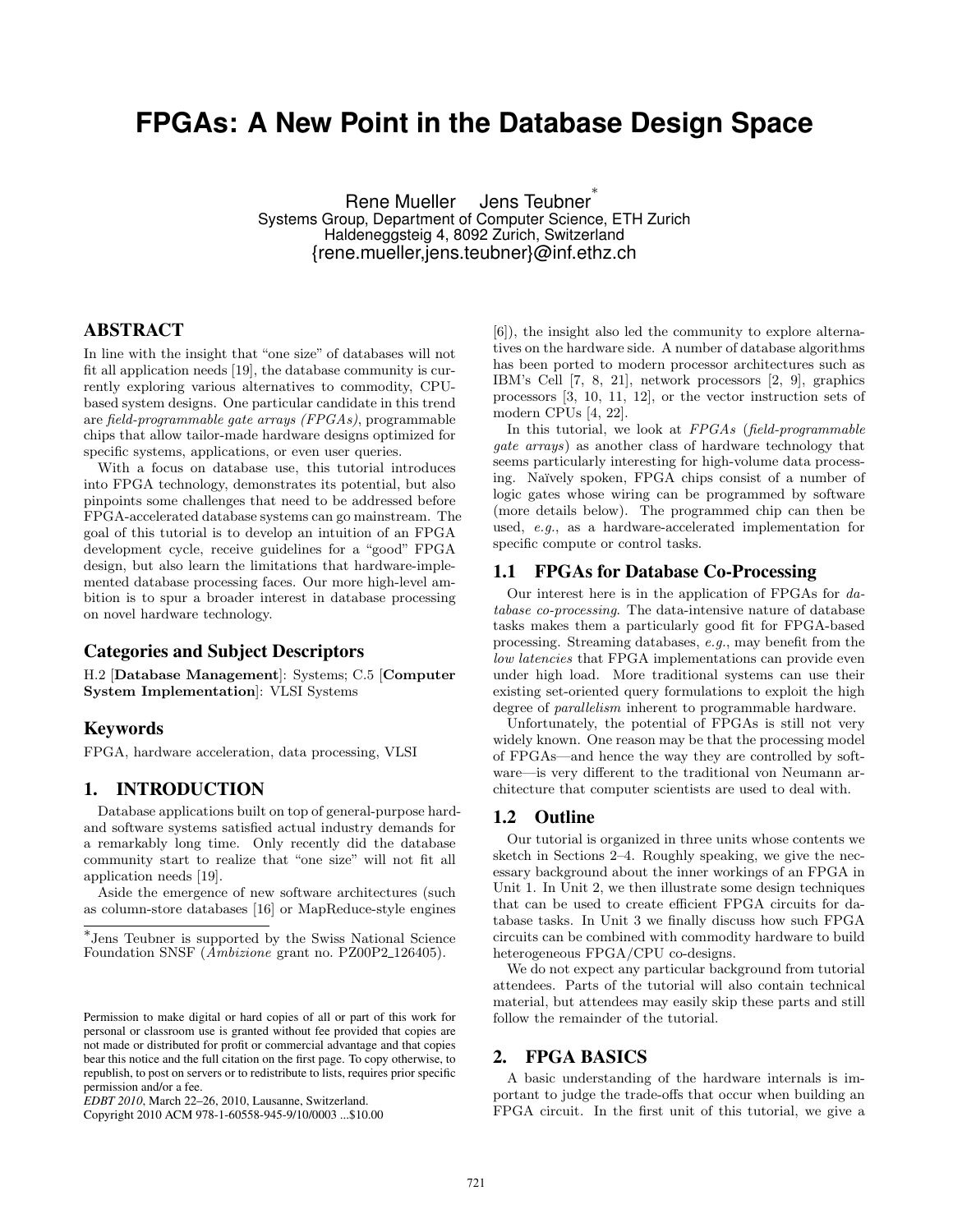|                           | Virtex-II Pro<br>XC2VP30 | Virtex-5<br>XC5VFX200T |
|---------------------------|--------------------------|------------------------|
| Lookup Tables (LUTs)      | 27,392                   | 122,880                |
| Flip-Flops (registers)    | 27,392                   | 122,880                |
| Block RAM (kbit)          | 2,448                    | 16,416                 |
| 18-bit Multipliers        | 136                      | 384                    |
| PowerPC Cores             | 2                        | 2                      |
| maximum clock speed (MHz) | $\approx 100$            | $\approx 550$          |
| release year              | 2002                     | 2006                   |

Table 1: Selected characteristics of Xilinx FPGAs.

very brief overview about the inner workings of the underlying hardware and highlight some particular features which are most relevant in a database context.

### 2.1 FPGA Internals

In essence, FPGAs provide a large pool of resources that can be configured to implement a user circuit. Circuits are specified using a hardware description language (such as VHDL or Verilog) that is compiled into a bitstream using vendor-provided tools, then loaded into the FPGA chip.

Table 1 lists the most relevant resources to choose from: lookup tables are a configurable type of logic gates, registers and Block RAM (BRAM) provide different types of on-chip memory, specialized hard cores (such as multipliers or even full-fledged CPUs) contain implementations of often-required functionality directly in silicon. An interconnect fabric provides on-chip wiring between all available resources. The challenge in building good FPGA designs is to efficiently manage the provided resources.

# 2.2 Potential and Limitations

The potential of the FPGA technology comes with limitations. For instance, the high degree of parallelism is contrasted with relatively small amounts of memory to hold state. In addition, as we show with short VHDL examples, releasing this parallelism is nontrivial. Building essentially a tailor-made piece of hardware takes the engineer beyond what he or she is used to in the software-only world.

# 3. USING FPGAS

Past research has developed a number of serviceable guidelines that help building efficient FPGA designs. In Unit 2 of the tutorial we focus on the most important techniques that are relevant for typical database tasks.

Inherent Parallelism. The most apparent feature that FPGAs have to offer is their intrinsic parallelism. Proper circuits can reach a degree of parallelism that is orders of magnitude higher than what can be achieved in general-purpose CPUs. In the tutorial we demonstrate different variants of parallelism—task, data, and pipeline parallelism—and how they can be implemented, combined, and mixed in FPGA circuits. Thereby, parallel circuits need not suffer from the synchronization overhead that typically leads to sub-optimal scaling in CPU-based systems.

Array-Based Designs. The most critical—and hardest to manage—resource constraint often turns out to be the interconnect fabric. Large designs tend to have long signal paths that lead to slow on-chip communication and inferior performance. The VLSI community has developed systolic arrays as an effective design technique to avoid this effect [15]. Based on recently proposed examples from the database domain (an implementation of the a-priori algorithm by Baker and Prasanna [1] and our own solution to the frequent item problem [20]), we demonstrate how systolic arrays can improve performance.

Circuit Speed. A design technique that can lead to very low latency and high work density inside the chip is the use of asynchronous designs. The runtime of an asynchronous component is solely dependent on the signal propagation times in the logic circuit and not bound to any external clock (as it is the case in CPU-based setups). By example of a sorting network, we show how even low-cost FPGA chips can outperform highly tuned software implementations on high-performance CPUs [17]. On the flip side, asynchronous circuits are generally harder to construct and cannot be pipelined. We illustrate, that, by splitting logic into stages, a computation pipeline can be built to trade throughput for latency.

#### 3.1 Good FPGA Designs

We show several examples of how an FPGA circuit can be inferred from a high-level problem description. This way, our tutorial gives meaningful guidelines that show how a "good" FPGA design should look like and how to judge FPGA circuits for their quality, or to develop circuits for specific problems.

# 4. SYSTEM INTEGRATION

To make a hardware-accelerated operator implementation accessible to a database system, it has to be wired up to conventional components and connected to, e.g., a generalpurpose CPU. This system integration is the topic for Unit 3 of our tutorial.

Existing research work and industrial products indicate that two approaches to system integration are most promising:

FPGA in the Data Path. In systems like Netezza's Twin-Fin [5] or the Avalanche system that we presented in [18], the FPGA is inserted in to the system's data path:



The task of the FPGA here is to act as an early filter or aggregator. Located close to the data source, the FPGA often significantly reduces the volume of the data before a generalpurpose CPU performs more complex high-level operations.

FPGA as a Co-Processor. Alternatively, the FPGA can function as a co-processor in a heterogeneous multi-core setup. Kickfire's Analytic Appliance [14] and XtremeData's dbX [13] use FPGAs in such a mode and off-load portions of a database query plan to the FPGA co-processor. A challenge is to ensure a sufficiently high communication bandwidth between general-purpose CPUs and the FPGA coprocessor. As such, co-processor-based setups face similar integration challenges like graphics or network processors,